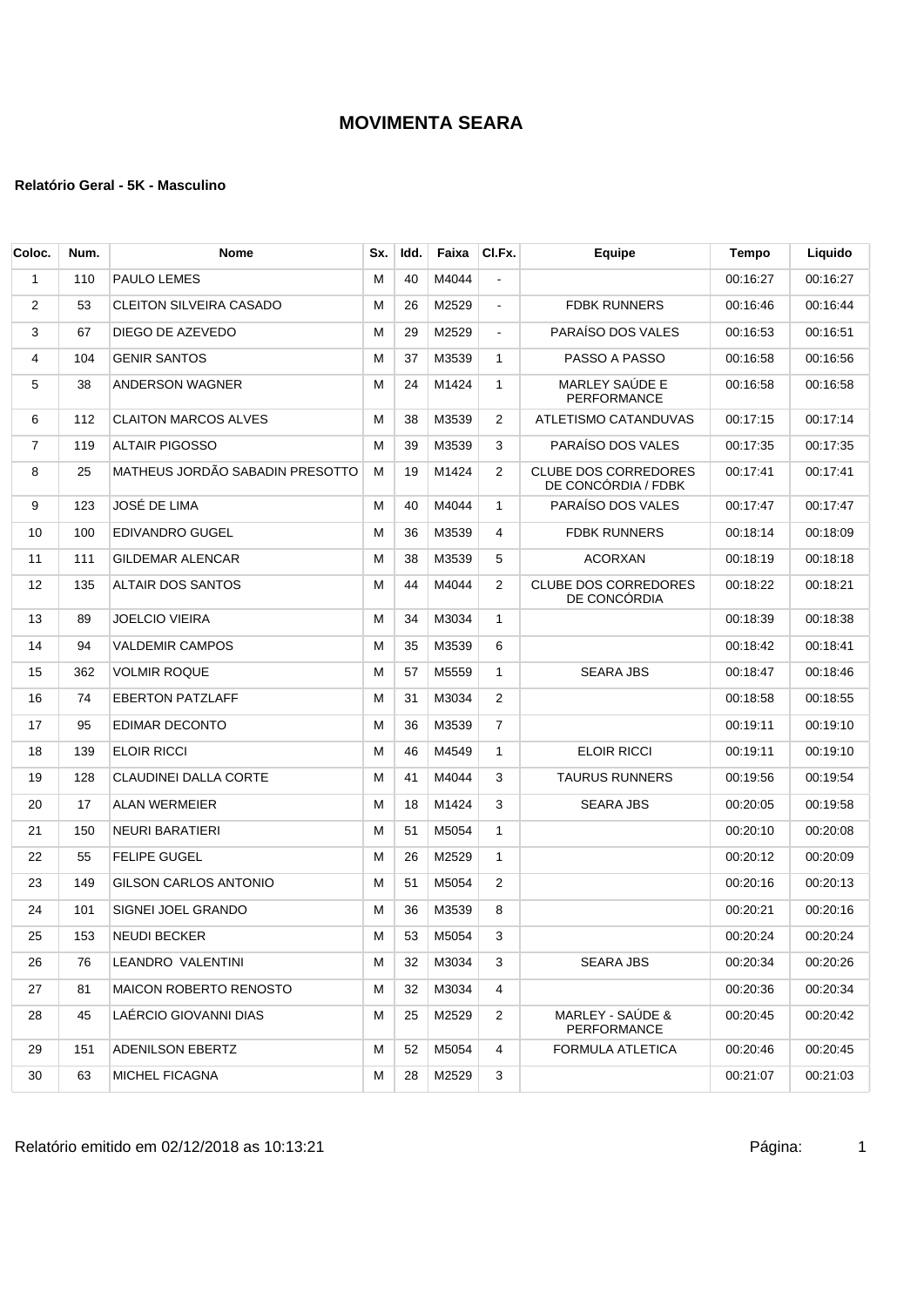| Coloc. | Num. | <b>Nome</b>                        | Sx. | Idd. | Faixa | CI.Fx.            | <b>Equipe</b>             | <b>Tempo</b> | Liquido  |
|--------|------|------------------------------------|-----|------|-------|-------------------|---------------------------|--------------|----------|
| 31     | 138  | <b>ADENUIR BAO</b>                 | м   | 46   | M4549 | 2                 |                           | 00:21:05     | 00:21:03 |
| 32     | 82   | ARIEL GIRARDI                      | м   | 33   | M3034 | 5                 | <b>CROSSFIT CONCORDIA</b> | 00:21:28     | 00:21:26 |
| 33     | 96   | <b>VALCIR FRANCISCO DOS SANTOS</b> | М   | 36   | M3539 | 9                 |                           | 00:21:30     | 00:21:27 |
| 34     | 98   | <b>LORES RAABER</b>                | М   | 36   | M3539 | 10                | <b>SEARA JBS</b>          | 00:21:44     | 00:21:33 |
| 35     | 116  | <b>LEONARDO BIAZUS</b>             | М   | 39   | M3539 | 11                |                           | 00:22:06     | 00:22:02 |
| 36     | 531  | LUCAS DA SILVA                     | М   | 21   | M1424 | 4                 |                           | 00:22:11     | 00:22:03 |
| 37     | 54   | LUIZ SEGALA                        | м   | 26   | M2529 | 4                 |                           | 00:22:25     | 00:22:22 |
| 38     | 26   | EDUARDO KUHN                       | М   | 19   | M1424 | 5                 |                           | 00:22:25     | 00:22:23 |
| 39     | 528  | <b>ANDRE ADUR</b>                  | М   | 39   | M3539 | $12 \overline{ }$ |                           | 00:22:26     | 00:22:26 |
| 40     | 37   | ADRIANO SILVA LEAL                 | М   | 23   | M1424 | 6                 | SEARA JBS                 | 00:22:31     | 00:22:30 |
| 41     | 126  | <b>ADOLFO RIBEIRO</b>              | м   | 41   | M4044 | 4                 |                           | 00:22:35     | 00:22:35 |
| 42     | 154  | <b>CLAUDIO NARDINO</b>             | м   | 55   | M5559 | 2                 | AMIGOS DA CORRIDA         | 00:22:49     | 00:22:47 |
| 43     | 72   | <b>JULCIMAR RODRIGUES</b>          | м   | 31   | M3034 | 6                 |                           | 00:22:57     | 00:22:50 |
| 44     | 42   | <b>ISAQUE VOSS KLASSMANN</b>       | М   | 25   | M2529 | 5                 |                           | 00:22:59     | 00:22:52 |
| 45     | 132  | VALDECIR BORGES                    | М   | 42   | M4044 | 5                 | SEARA JBS                 | 00:23:10     | 00:23:03 |
| 46     | 86   | ALESSANDRO ROSSETTO                | М   | 34   | M3034 | $\overline{7}$    | ALESSANDRO ROSSETTO       | 00:23:53     | 00:23:50 |
| 47     | 162  | <b>ARTHUR BACH</b>                 | м   | 18   | M1424 | $\overline{7}$    |                           | 00:24:07     | 00:24:00 |
| 48     | 316  | ALISSON ROSA TELLES                | м   | 24   | M1424 | 8                 | <b>SEARA JBS</b>          | 00:24:23     | 00:24:15 |
| 49     | 160  | ADRIAN MASCARELLO DEPRA            | м   | 17   | M1424 | 9                 |                           | 00:24:29     | 00:24:20 |
| 50     | 34   | <b>GUSTAVO GRAZIELSON</b>          | м   | 22   | M1424 | 10                | <b>SEARA JBS</b>          | 00:24:34     | 00:24:33 |
| 51     | 87   | <b>ALMIR DIAS</b>                  | м   | 34   | M3034 | 8                 | SEARA JBS                 | 00:24:37     | 00:24:35 |
| 52     | 77   | <b>OMAR ALI FARES</b>              | М   | 32   | M3034 | 9                 | <b>CORRIDA NAS VEIAS</b>  | 00:24:55     | 00:24:50 |
| 53     | 88   | FELIPPE MOSCHETTA                  | М   | 34   | M3034 | 10                |                           | 00:25:05     | 00:24:51 |
| 54     | 146  | CLODOALDO POZZEBON                 | м   | 49   | M4549 | 3                 |                           | 00:25:17     | 00:25:15 |
| 55     | 303  | ANTONIO DA SILVA                   | м   | 32   | M3034 | 11                | <b>SEARA JBS</b>          | 00:25:49     | 00:25:48 |
| 56     | 90   | CACIO DEMARCO                      | M   | 34   | M3034 | 12                | SEARA JBS                 | 00:26:14     | 00:26:04 |
| 57     | 121  | <b>MARCIO DRUMM</b>                | м   | 40   | M4044 | 6                 | SEARA JBS                 | 00:26:54     | 00:26:46 |
| 58     | 159  | LEUCLIDES CHIOCCA                  | м   | 60   | M6099 | $\mathbf{1}$      |                           | 00:27:06     | 00:26:52 |
| 59     | 532  | RAFAEL SORDI                       | м   | 32   | M3034 | 13                |                           | 00:27:11     | 00:26:52 |
| 60     | 51   | <b>BRUNO DOS SANTOS</b>            | м   | 26   | M2529 | 6                 | <b>SEARA JBS</b>          | 00:26:56     | 00:26:56 |
| 61     | 62   | DANIEL IVERLANDO DA SILVA AZEVEDO  | м   | 28   | M2529 | 7                 | <b>GUEPARDO</b>           | 00:27:46     | 00:27:37 |
| 62     | 137  | ARDEMIRO PRADO                     | м   | 45   | M4549 | 4                 | <b>SEARA JBS</b>          | 00:28:05     | 00:27:41 |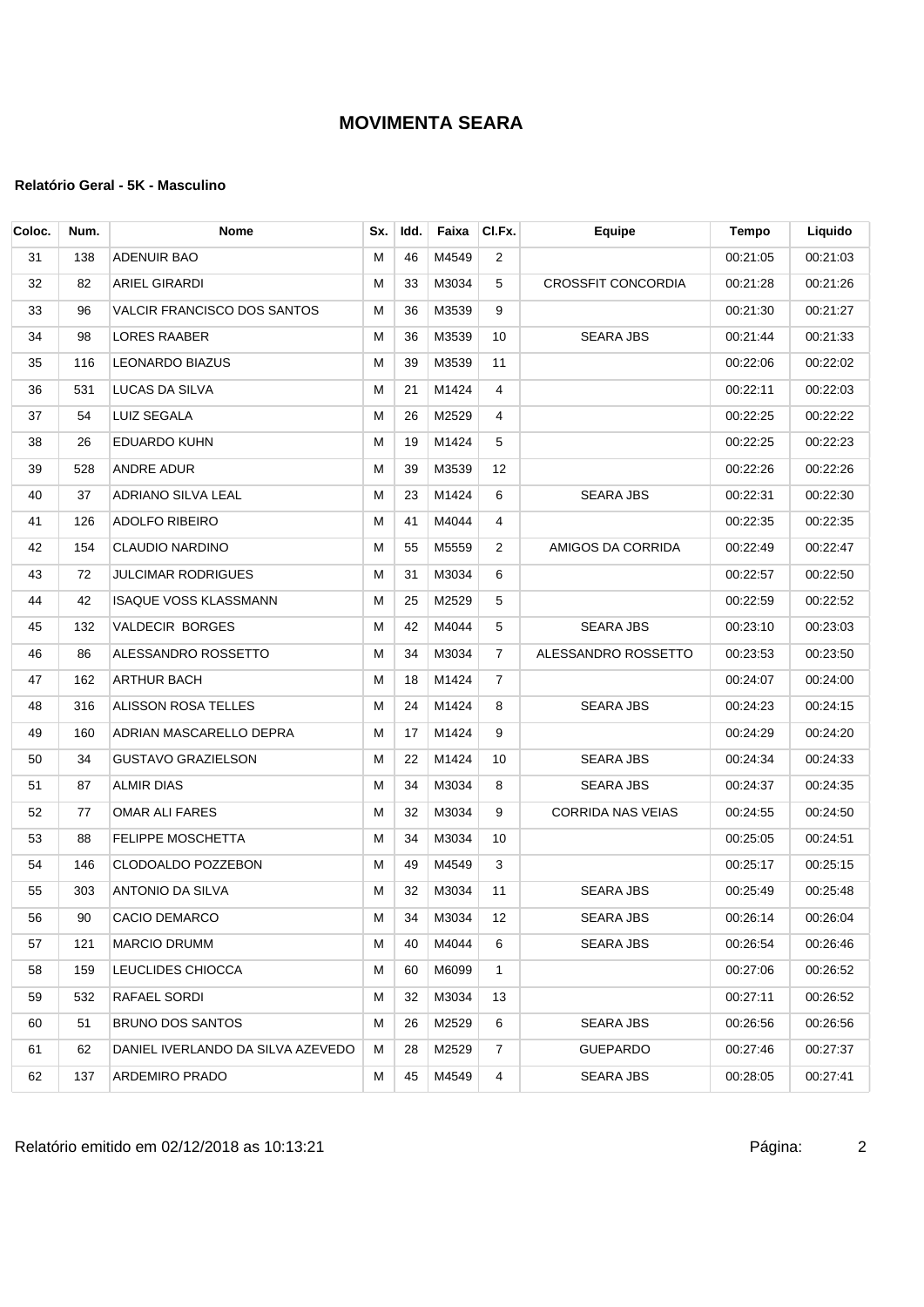| Coloc. | Num. | <b>Nome</b>                      | Sx. | Idd. | Faixa | CI.Fx.            | Equipe              | <b>Tempo</b> | Liquido  |
|--------|------|----------------------------------|-----|------|-------|-------------------|---------------------|--------------|----------|
| 63     | 109  | <b>FABIO GONÇALVES</b>           | М   | 37   | M3539 | 13                | <b>SEARA JBS</b>    | 00:28:04     | 00:27:54 |
| 64     | 529  | <b>WILLIAN ANTONIO SCHUSSLER</b> | М   | 16   | M1424 | 11                |                     | 00:28:12     | 00:27:58 |
| 65     | 364  | <b>CICERO CAMILO</b>             | М   | 35   | M3539 | 14                | SEARA JBS           | 00:28:21     | 00:27:59 |
| 66     | 78   | LEONARDO PINHEIRO                | М   | 32   | M3034 | 14                | <b>FDBK RUNNERS</b> | 00:28:52     | 00:28:31 |
| 67     | 16   | <b>GUILHERME BRUST</b>           | М   | 17   | M1424 | $12 \overline{ }$ | <b>SEARA JBS</b>    | 00:28:46     | 00:28:38 |
| 68     | 147  | MIGUEL CONCEIÇÃO                 | М   | 50   | M5054 | 5                 | <b>SEARA JBS</b>    | 00:28:45     | 00:28:39 |
| 69     | 158  | <b>CELSO FORNER</b>              | М   | 58   | M5559 | 3                 | CONCÓRDIA RUNNERS   | 00:29:09     | 00:28:46 |
| 70     | 156  | VALDECIR JOSÉ GREZZANA           | М   | 55   | M5559 | 4                 |                     | 00:28:52     | 00:28:47 |
| 71     | 105  | <b>MARCIO SOTTANA</b>            | М   | 37   | M3539 | 15                |                     | 00:29:24     | 00:29:13 |
| 72     | 47   | ANTONIO MATIAS DOS SANTOS        | M   | 25   | M2529 | 8                 | SEARA JBS           | 00:29:19     | 00:29:19 |
| 73     | 12   | <b>KLEBERTON ZAPARTY</b>         | М   | 14   | M1424 | 13                | <b>SEARA JBS</b>    | 00:29:37     | 00:29:35 |
| 74     | 48   | <b>EZEQUIEL ZAMPIERI</b>         | м   | 26   | M2529 | 9                 | <b>SEARA JBS</b>    | 00:29:43     | 00:29:38 |
| 75     | 143  | <b>ADINOR ZACCHI</b>             | М   | 49   | M4549 | 5                 | <b>SEARA JBS</b>    | 00:30:20     | 00:30:12 |
| 76     | 58   | EDUARDO AUGUSTO DOS SANTOS       | М   | 27   | M2529 | 10                |                     | 00:30:27     | 00:30:24 |
| 77     | 312  | <b>CAIO MICHEL FIDELIS</b>       | М   | 13   | M0013 | $\mathbf{1}$      | SEARA JBS           | 00:30:51     | 00:30:40 |
| 78     | 114  | <b>CLEBER SWIRK</b>              | М   | 39   | M3539 | 16                | SEARA JBS           | 00:30:51     | 00:30:42 |
| 79     | 523  | MAURICIO ANDREI DALLE LASTE      | М   | 27   | M2529 | 11                |                     | 00:31:59     | 00:31:40 |
| 80     | 68   | <b>FILIPE FONTANA</b>            | М   | 29   | M2529 | 12                | <b>FDBK RUNNERS</b> | 00:32:03     | 00:31:44 |
| 81     | 103  | MICHEL VIOTT                     | М   | 37   | M3539 | 17                |                     | 00:31:52     | 00:31:50 |
| 82     | 59   | RODRIGO WILSMANN                 | М   | 27   | M2529 | 13                | <b>SEARA JBS</b>    | 00:32:20     | 00:32:01 |
| 83     | 167  | JACKSON CARLOS GONÇALVES         | М   | 26   | M2529 | 14                |                     | 00:32:35     | 00:32:35 |
| 84     | 57   | MARCELO JOSÉ FALABRETTI          | М   | 27   | M2529 | 15                |                     | 00:33:12     | 00:32:49 |
| 85     | 70   | <b>MARCOS ZAT</b>                | М   | 30   | M3034 | 15                |                     | 00:33:11     | 00:32:50 |
| 86     | 133  | ALEXANDRE FERREIRA               | м   | 42   | M4044 | $\overline{7}$    |                     | 00:33:35     | 00:33:19 |
| 87     | 69   | <b>MARCELO RIBEIRO</b>           | М   | 29   | M2529 | 16                | <b>SEARA JBS</b>    | 00:34:09     | 00:33:56 |
| 88     | 65   | <b>VINICIUS RUFINO</b>           | M   | 28   | M2529 | 17                | SEARA JBS           | 00:34:10     | 00:33:57 |
| 89     | 36   | EDUARDO MARAN                    | м   | 23   | M1424 | 14                |                     | 00:34:28     | 00:34:07 |
| 90     | 79   | ELTON CÊ                         | м   | 32   | M3034 | 16                | <b>SEARA JBS</b>    | 00:35:14     | 00:35:00 |
| 91     | 14   | <b>EDSON PEREIRA</b>             | м   | 16   | M1424 | 15                | SEARA JBS           | 00:35:10     | 00:35:02 |
| 92     | 155  | ALMIR JOSE MOCELLIN              | м   | 55   | M5559 | 5                 |                     | 00:35:31     | 00:35:26 |
| 93     | 144  | MAURO ANTONIO SOMENSI            | м   | 49   | M4549 | 6                 |                     | 00:35:56     | 00:35:47 |
| 94     | 102  | JOVIANO MASCARELLO               | м   | 36   | M3539 | 18                | <b>SEARA JBS</b>    | 00:37:09     | 00:36:50 |